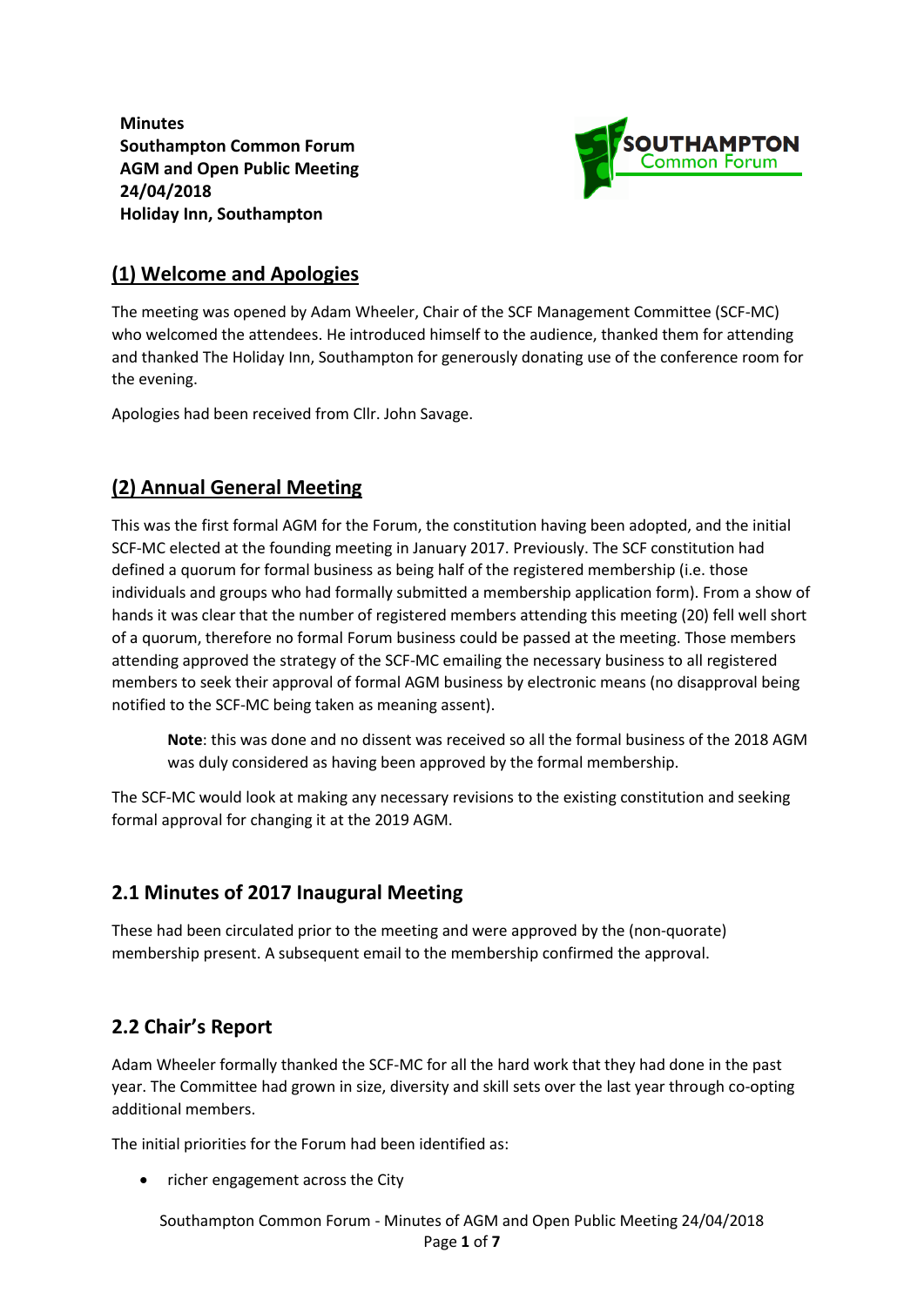- developing a new and updated plan for managing The Common
- assessing different operating models for The Common

These were all necessary to secure the future of The Common against the backdrop of ever decreasing City Council resources.

**Richer Engagement** - in 2017 the SCF-MC had undertaken an extensive survey of the views of Common users and City residents, the first since 1977, when the world was a very different place. The survey had received some 2,200 responses from across the City - collection of anonymous postcode data within the survey, and correlating this with census data, allowed us to demonstrate that the survey represented a broad demographic profile which was representative of the City as a whole. The survey therefor provided rich information which was also credible.

The Forum had also developed a www site and facebook profile, currently with 462 followers, allowing us to easily communicate with a large number of supporters. Thanks were offered to Tanya Bellows and Dave Johnston for creating and managing these resources.

The Forum had also reached out and engaged with local communities, including the local Chinese community and Andy Lai from the Chinese Association of Southampton had been co-opted onto the SCF-MC.

The Forum had also held a consultation on the City Council's controversial planning application to widen the Lovers' Walk path down the east side of The Common to facilitate its use as a shared pedestrian / cyclist path and a mini consultation and public workshops about the regeneration of the Hawthorns Urban Wildlife Centre.

A practical volunteer programme had recently been initiated to help the grounds team with identified landscape management tasks. This had been greatly facilitated by a Council Community Chest grant to buy tools, equipment and insurance. A set of priority works had been agreed with Council.

The Forum had built positive relations with Council officers and city Councillors, especially Cllr. Satvir Kaur who had been very supportive and helpful in building links with Council.

Links had also been developed with both the local universities - with the management and students union of the University of Southampton and with media students from Southampton Solent University who had produced promotional videos about The Common.

**A new Plan** - by December 2017 all the survey data had been collected and work had started on developing a new plan which was informed by the survey responses (the needs of Common users, the likes, dislikes and problems that needed to be addressed). This would be a high level Strategic Plan which set out a vision for The Common into the future and would be underpinned by detailed management plans and policies. A draft of the Strategic Plan had been released for public feedback by Easter and those approximately 40 individuals who had responded were thanked for their input which would inform subsequent drafts. The City Council would then undertake its own engagement exercise over the final draft (hopefully around Autumn time) before the document is presented to Council Cabinet for formal discussion and (hopefully) adoption.

The key issue was not the Strategic Plan itself, but rather building the finance, resources, labour force, expert advice and evidence base and governance structure to both write and deliver the underlying, detailed Management Plans.

Southampton Common Forum - Minutes of AGM and Open Public Meeting 24/04/2018 Page **2** of **7**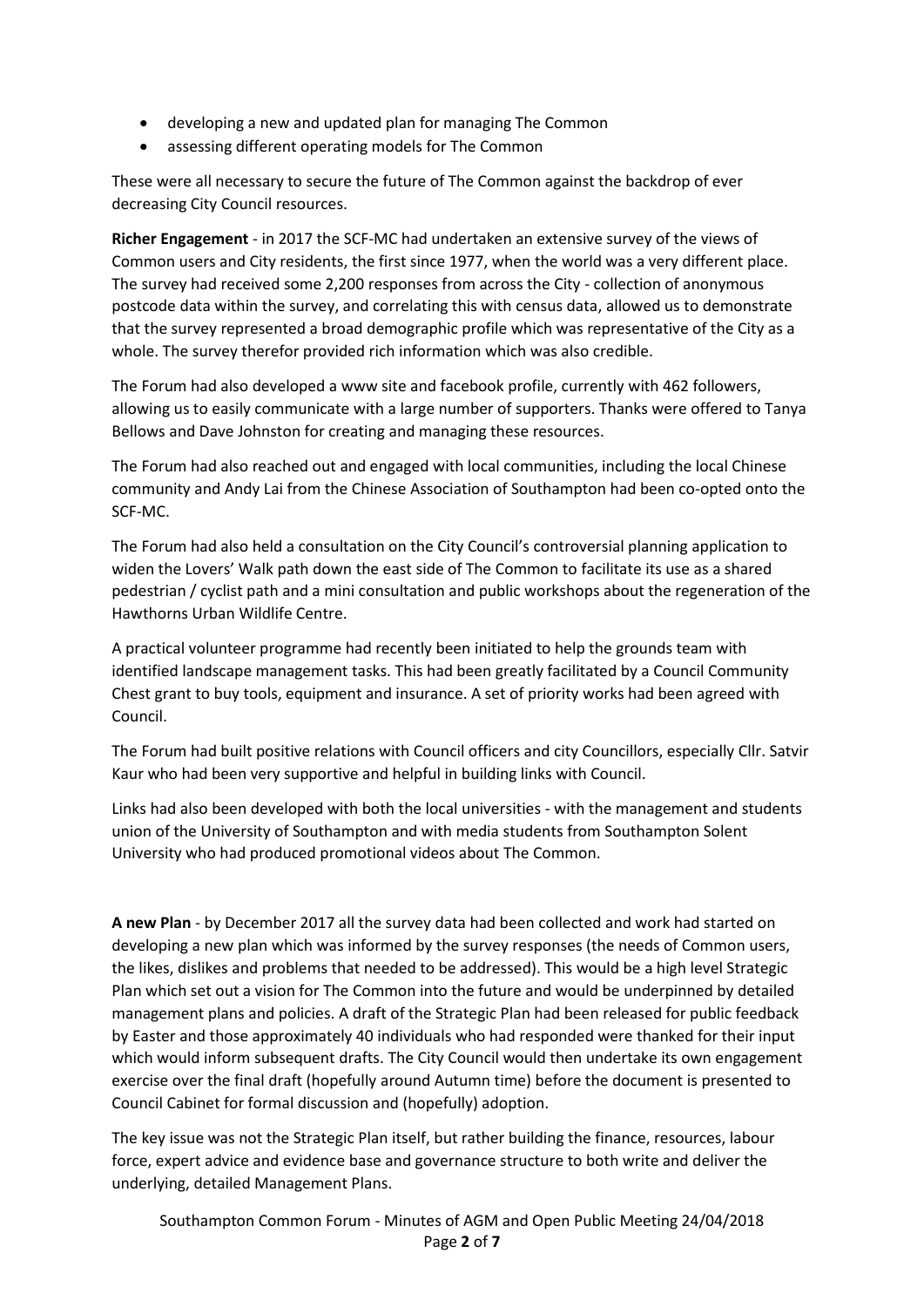From the survey data and draft Strategic Plan, 5 "hot topics" had been identified which the Forum would help to research to facilitate the Management plans. These were:

**The Hawthorns** - how to rejuvenate and reinvigorate the site as a sustainable and attractive visitor centre.

**Toilets** - there was a clear demand for more and better facilities, especially from young families - how might this be delivered against a backdrop of limited resource, maintenance requirements and possible antisocial behaviour / vandalism.

**Safety of Common Users** - how to address real or perceived fears for safety when using The Common, especially at night.

**Green Travel** - the survey had identified green travel (cycling and walking to work) as the 2nd most frequent use of The Common but there were clear conflicts between cyclists, walkers and dog walkers that needed to be managed

**Landscape** - the primary and statutory function of The Common was public recreation - how can this be promoted, enhanced and delivered whilst also maintaining and promoting biodiversity under The Common's statutory status as a site of special scientific importance (SSSI)? How can enjoyment of wildlife be actively promoted?

The SCF-MC will be establishing working groups to fact find and assess options for all of these. Volunteers with specific interests in any / all of these were asked to sign up to those working groups.

### **2.3 Treasurer's Report**

Malcolm White (MW) presented the Treasurer's report. The accounts and budget had been circulated in advance of the meeting. Finances were an ongoing problem, the Forum had received a small amount in donations from members (some £450) but was largely still reliant on the SCF-MC subsidising its activities from their own pockets (some £650 to date) and that was not a sustainable position. We have been very fortunate to have received a Council Community Chest grant of £2300 for 2018-2019 to help develop a volunteer programme - these funds were ring fenced for buying tools and PPE for volunteer work parties, insurance, developing promotional materials and meeting costs. Some £1,100 had been spent to date. We would also be receiving a £250 donation from the organisers of the ABP Southampton 10k, half marathon and marathon for providing a team of mile maker marshals for the day.

The (non-quorate) membership present approved the accounts and 2018-2019 budget. A subsequent email to the membership confirmed the approval.

#### **2.4 Election of Officers**

Under the existing constitution, four ordinary members of the SCF-MC were elected for a yearly term and could seek re-election

- Kate Martin and Roger Brown were seeking re-election
- Tanya Bellows and Andy Lai had been co-opted during the last year and were seeking formal election.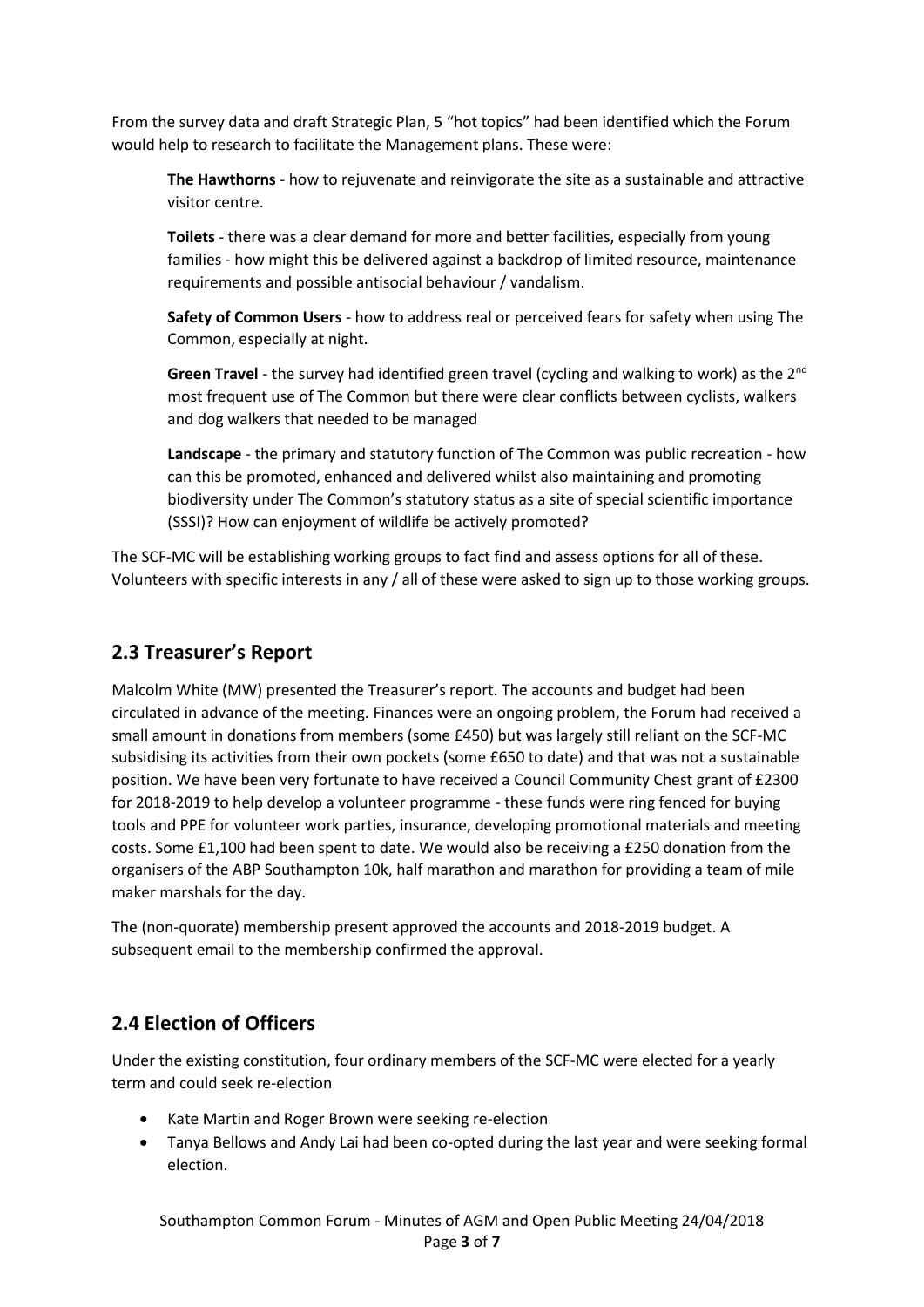Shirley Pinn and Simon Hill would remain as co-opted members for their specific expertise but other commitments meant that they were unable to stand for election.

No other nominations had been received in advance of the meeting and no others were forthcoming on the evening.

All 4 individuals seeking election / re-election were proposed by Adam Wheeler and seconded by Dave Johnston.

The (non-quorate) membership present approved the nominations. A subsequent email to the membership confirmed these elections.

#### **2.5 Questions**

The formal AGM business having been concluded as best it could without a quorum, the floor was opened for questions and comments.

The issues of dog walkers not clearing up after their dogs and of the absence of dog waste bins were raised. Respect and consideration for other Common users and the development of codes of conduct and awareness was part of the Safety working group remit. Nick Yeats for Southampton City Council (SCC) confirmed that dog waste can be placed in the ordinary litter bins - this was both easier to manage and more cost effective for SCC to operate than a separate system which classed "undiluted" dog waste as hazardous with more expensive disposal costs. It was noted that the responsible dog owners deplored the attitude of the lazy ones.

The issue of the status of great crested newt populations was raised. Very few in the audience claimed to having seen any great crested newts on The Common. This would be addressed by the landscape working group.

Conflicts between walkers / runners / cyclists and dog walkers were all identified. Respect and consideration for and awareness of other Common users , the development of codes of conduct and awareness , and "subtle ways" to encourage the concept of shared space and appropriate behaviour from all user groups were all part of the safety and green travel working group remit.

Litter and bin provision were raised as issues. SCF was going to be running regular litter picks to help SCC staff keep the site tidy. Bins were an interesting problem - there was an argument that not providing any bins would encourage people to take their litter back with them, but it would be a very brave experiment. Larger bins would be more visible and intrusive. Bins and litter would be part of the remit of the landscape working group.

A suggestion was made that a  $6<sup>th</sup>$  "hot topic" should be the impact of SCC's proposals to move staff to a local authority trading company (LATCO) on upkeep of The Common. LATCO's could encourage chargeable, external work (revenue generation) over internal work 9upkeep of public spaces). It might also be more difficult for the Forum to work with and influence a "commercial concern" than a local authority. Details of the SCC LATCO were still being negotiated so this would need to be considered once the picture was clear. It was recognised that LATCOs were part of the current economic climate so the detailed management plans would have to consider them and attempt to get the best out of them.

It was suggested that local supermarket community grant schemes were worth considering. The Treasurer would look into them.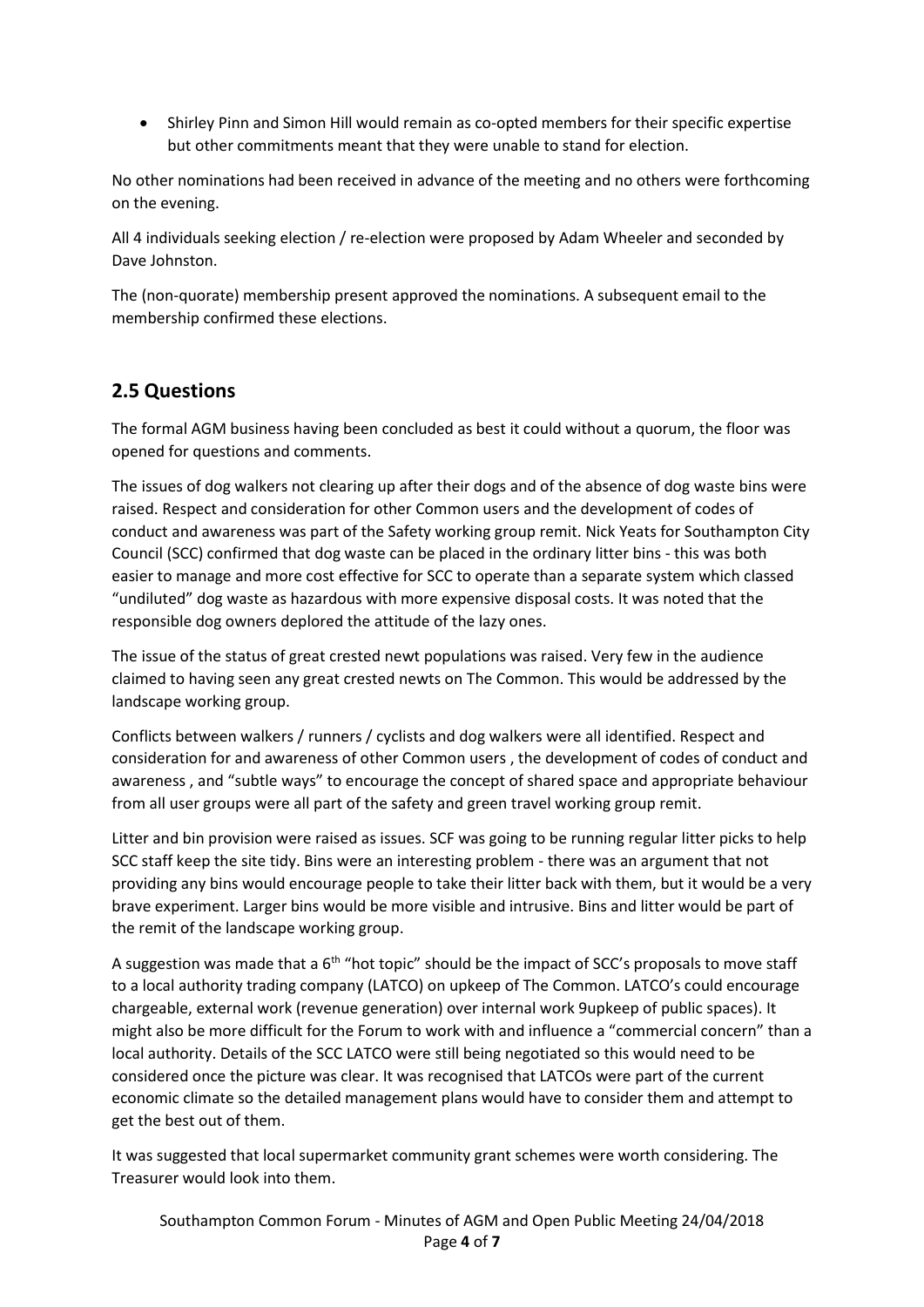The audience were encouraged to share experiences, photos and movies with the Forum through its facebook page or direct contact.

# **(3) Previews of promotional videos produced by Southampton Solent University Students.**

The 3 promotional videos produced by second year media students at Southampton Solent University had recently been completed and were shown to a public audience for the first time. The students had been asked to create an approx. 3 minute long video on a theme relating to The Common which interested them.

- "Common Histories", by Luke Hall, Frazer Toppin and Andre Moore
- "The Common and me." by Milly Siverthorne, Jake Tilbrook and Jake Pocook
- "Our Common" by Lia Absalom, Joseph Barnes, Niall Jenkins and Joe Mensah-Brenner, with poem by Natasha Barnes

The 3 videos were all well received. If the relationship with Southampton Solent University was continuing, it was suggested that "families and children" and "growing up on The Common" would make good topics for future videos.

#### **(4) Workshop Session**

Roger Brown introduced the second half of the meeting. The aim was to hold open discussion on the 5 "hot topics" that the working groups would be looking into. These working groups will be comprised of SCF volunteers and SCC staff who would research and assess the underlying issues within each topic whilst the draft Strategic plan was working through Council. The reports from the working groups would then inform the detailed Management Plans which would be developed to deliver the Strategic Plan.

To start this process off, audience members were asked to pick a "hot topic" which interested them and to sit around a table with others interested in that topic to brainstorm issues and identify the types of data and research needed to inform decisions. This information, together with the survey results would inform the framework of each working group's activity.

Some SCF members had already signed up to specific working groups and if anyone else wished to participate they were encouraged to make themselves known to the convenor of the relevant table.

Because of the numbers in the audience, Green travel and Safety and Landscape and Toilets groups were joined.

Each group discussed its hot topic and key thoughts were recorded on paper. Each group elected a reporter who summarised the discussion for the wider audience. The raw outputs from the 3 discussion groups were later provided to the conveners of the 3 working groups to act as seed ideas for their discussions (see Appendix).

#### **(4) Any other Business**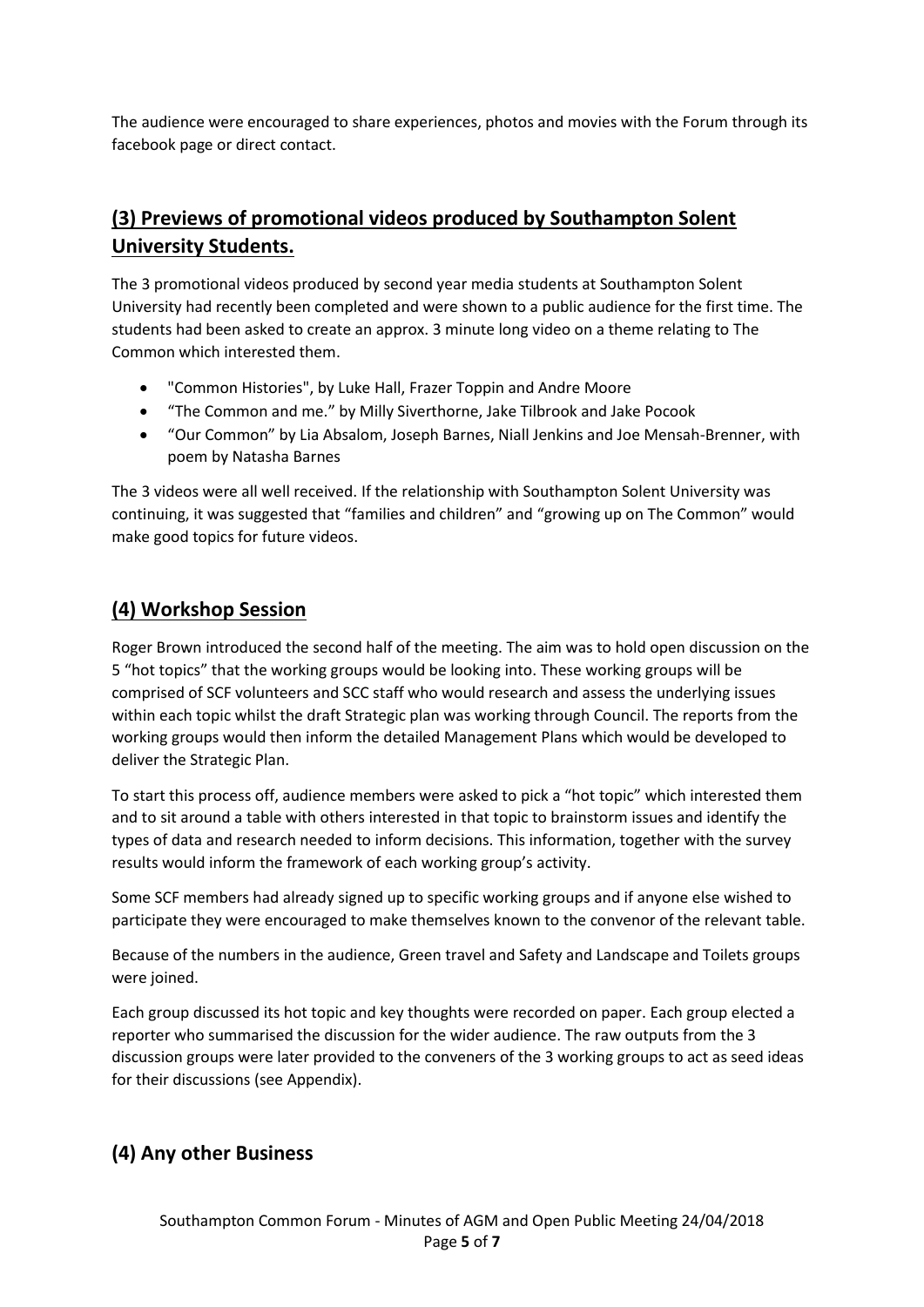Adam Wheeler thanked the audience for attending and for contributing to the AGM and workshops. He wished them safe journeys home and urged them to stay engaged with the Forum and to spread the word.